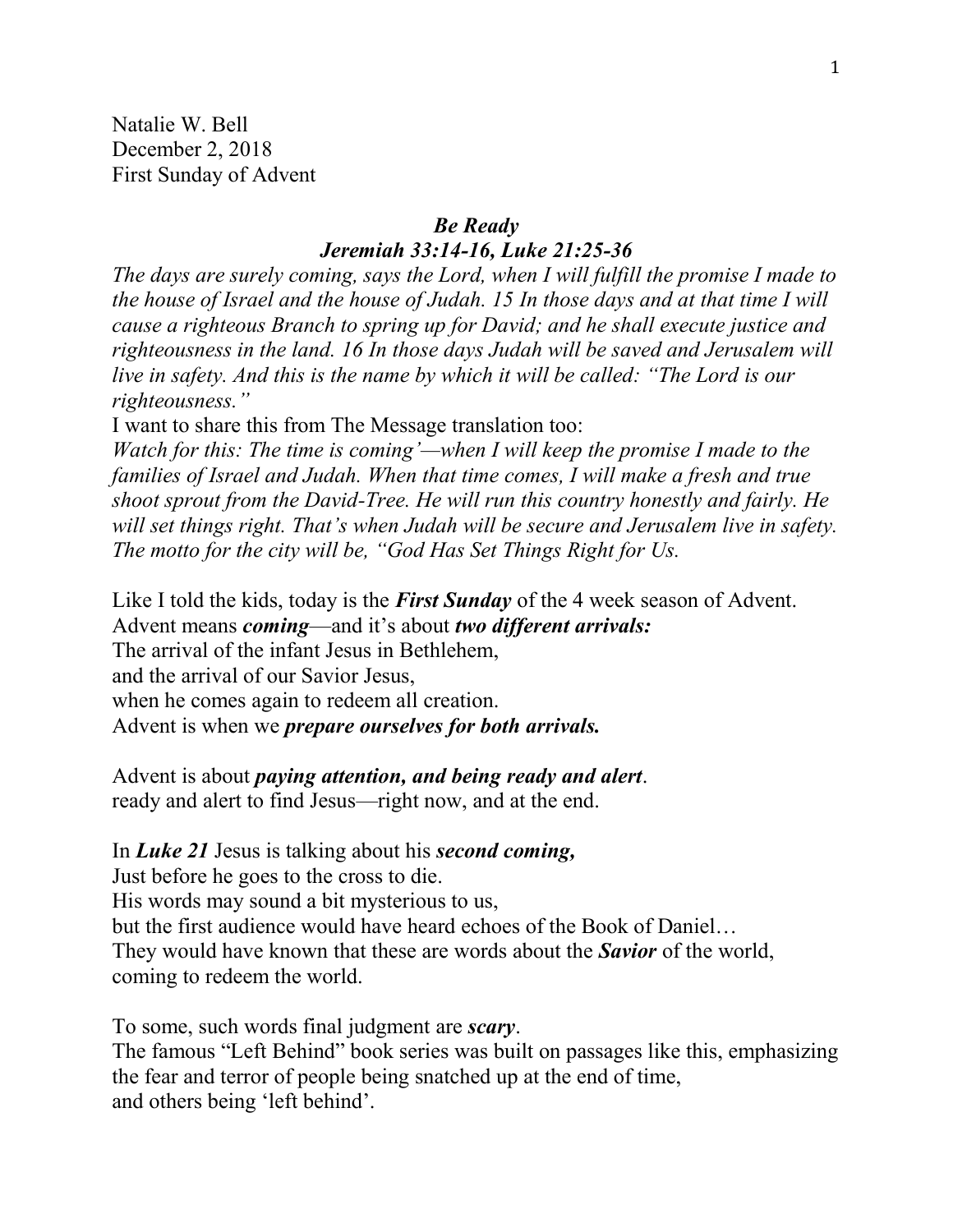But actually both Luke and Jeremiah are *words of HOPE.* Especially to people who face *any kind of suffering*. Because today's readings are about a *day when God will make all things right*. And Jesus will bring *justice for all.* 

*The Message Bible says it so well: Watch for this: The time is coming'—… He will run this country honestly and fairly. He will set things right. … The motto for the city will be, "God Has Set Things Right for Us.*

Mary sings something similar in her *Magnifcat* in Luke 1:46-55: Listen to her words about Jesus:

*His mercy is for those who fear him from generation to generation. <sup>51</sup> He has shown strength with his arm; he has scattered the proud in the thoughts of their hearts. <sup>52</sup> He has brought down the powerful from their thrones,*

*and lifted up the lowly;*

*<sup>53</sup> he has filled the hungry with good things, and sent the rich away empty.*

*<sup>54</sup> He has helped his servant Israel, in remembrance of his mercy,*

So the question for us now is,

*do we have hope for the day when God will make all things right?*  I sure do!

I've got to say that when the holidays roll around,

I am more than *ready for Jesus* to come back just any time now,

and make things right,

what about you?

Jeremiah's words are *hopeful*—with good reason.

The original audience were God's people—

who had been captured, tortured, and taken away from their homeland and Temple and everything familiar—

They were *exiled* by force, from Jerusalem, to Babylon.

The prophet Jeremiah was given the arduous task of *warning God's people* about their impending exile….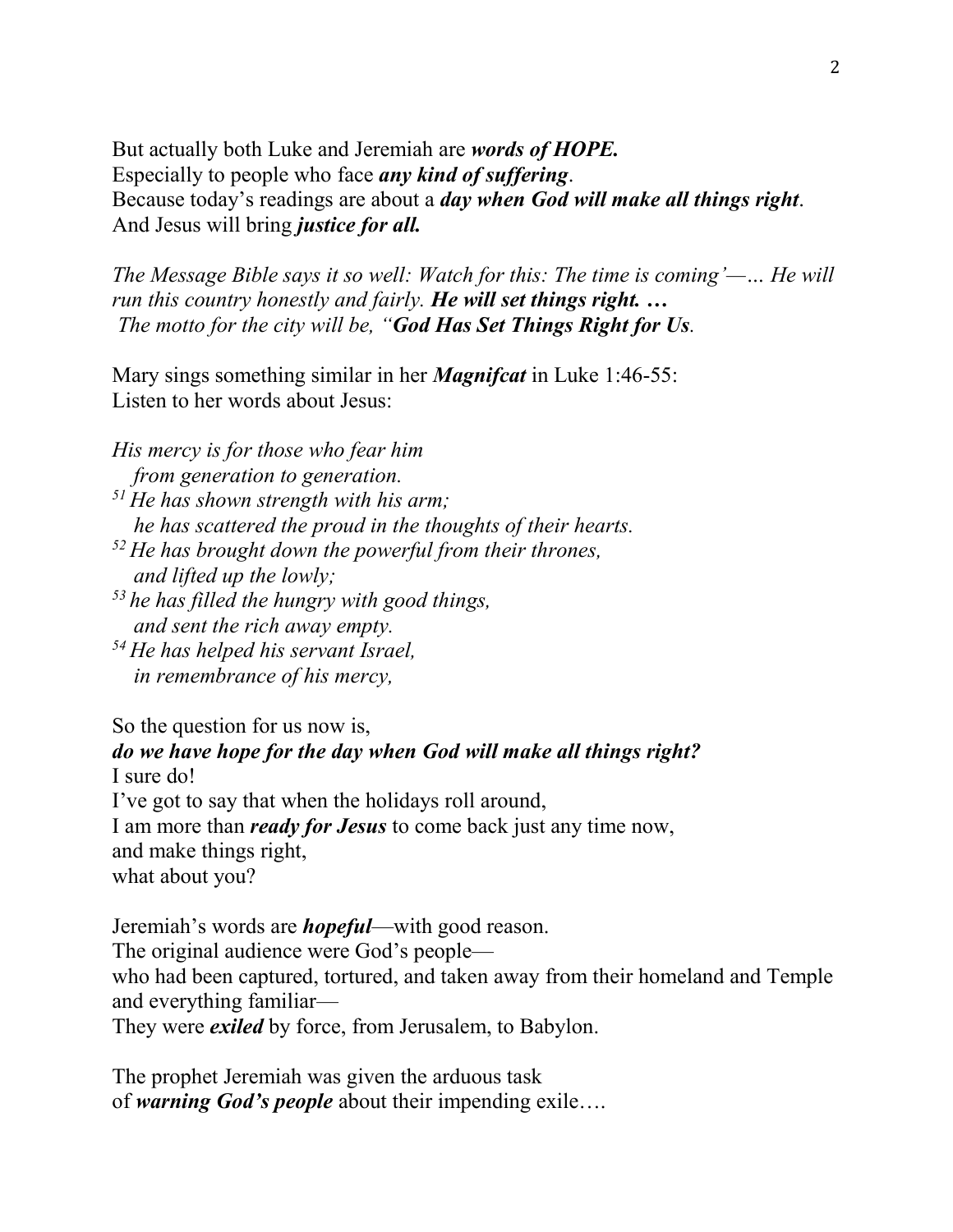and then giving them *a word of hope to sustain them til it ended.* In fact, God asked Jeremiah to buy a piece of land before the exile, To remind the people that God would one day restore them to their homeland!

The *exiles needed to hear* Jeremiah's words of hope! They needed to know that God would make everything right one day.... just like the *followers of Jesus* needed to hear that message. Just like *WE NEED to hear God's word of hope today, right?*

Jesus spoke several times about *being ready* for the end, like the ten *bridesmaids* having their lamps of oil ready, and the separating of the *sheep and the goats* for final judgment. Jesus said he would come again, judge all people, and redeem all creation.

And, as Christians, we hopefully look ahead to that *during Advent!*

This First Sunday of Advent is the *New Year's Day* of the church calendar! It's why the readings are all about *HOPE*. about the *FUTURE*. About the *One who has come, and is coming!*

That's what's so *unique about Christian preparation for Christmas*. The season of Advent reminds us of the *end* of time, So that we'll be truly *prepared for all* time.

It's all very *counter-cultural*—but it has so much meaning and purpose. There's no silver bells or decking the halls, because it's *a different kind of preparation* than the world does for December 25th.

These are words about living in an *in-between time,*  aware of Jesus *with us*, but waiting for Jesus to *come again.*  These are words about being *alert and ready*, because *no one knows* when Jesus will come again. People can speculate that the end is near… but really no one knows when the end is coming….it's not ours to know.

All we are called to do is *be ready.*  And have *HOPE* that He is coming—now and again.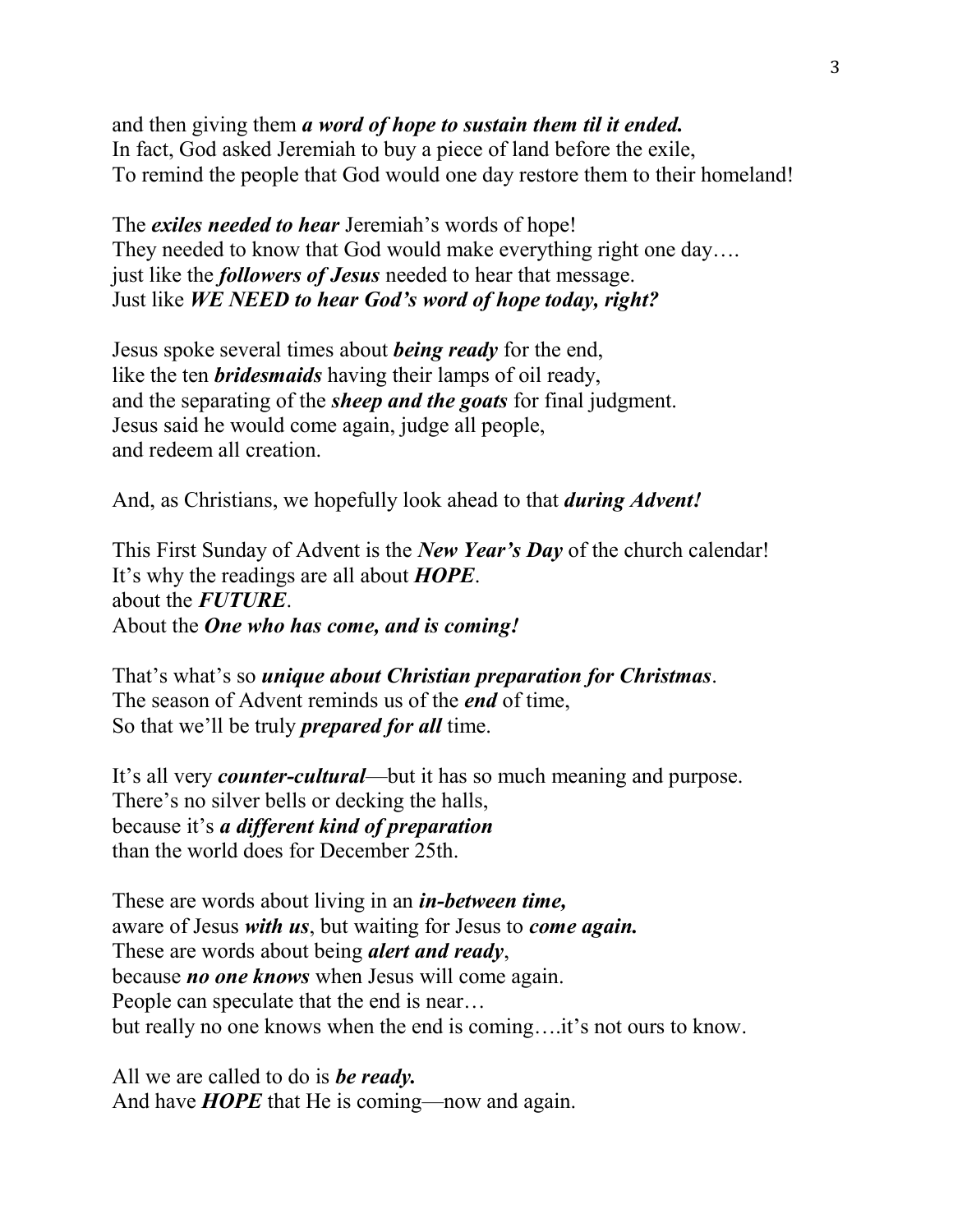We can hope because *He is with us right now!* That's what they called Jesus*—Emmanuel—which means God With Us.* We can celebrate Christmas, Because *we can see* Jesus in our daily lives, if we have the eyes to see Him!

To me, this is so *much more meaningful* than decorating or giving gifts. It means that I have my *eyes and ears* peeled for Jesus--- I never know when I will see or hear Him in my life.

Sometimes I *hear Him* in the voice of a loved one, Or in time spent with one of you. Sometimes I *see Him* in the eyes of a needy person, Or someone who is walking through a dark valley.

Because Christmas can be such a hard time of year, We need this *HOPE*—hope that we will see Jesus. We need the encouragement to *be ready, and alert*—*for Jesus.*  Not just the latest gift ideas!

And we need to know that it's ok to long for *justice and righteousness*. a day *when Jesus makes everything right!*

We see so much *pain and suffering* in our world. We can find news of a terror attack or threat, a shooting, a disaster—somewhere in the world—every day. It's *sad, and scary.*

So, what if let God *replace* our *sadness, and anxiety*… Even the *sorrow* so many of us feel at Christmas, With *HOPE*? The *Hope of seeing and hearing and feeling* Jesus?

Is that something *we could all ask for* this Christmas season?

Famous Christian theologian Jurgen Moltmann wrote a book called *Theology of Hope*, and he said this: *"I tried to present the Christian hope no longer as such an opium of beyond but rather as the divine power that makes us alive in this world"*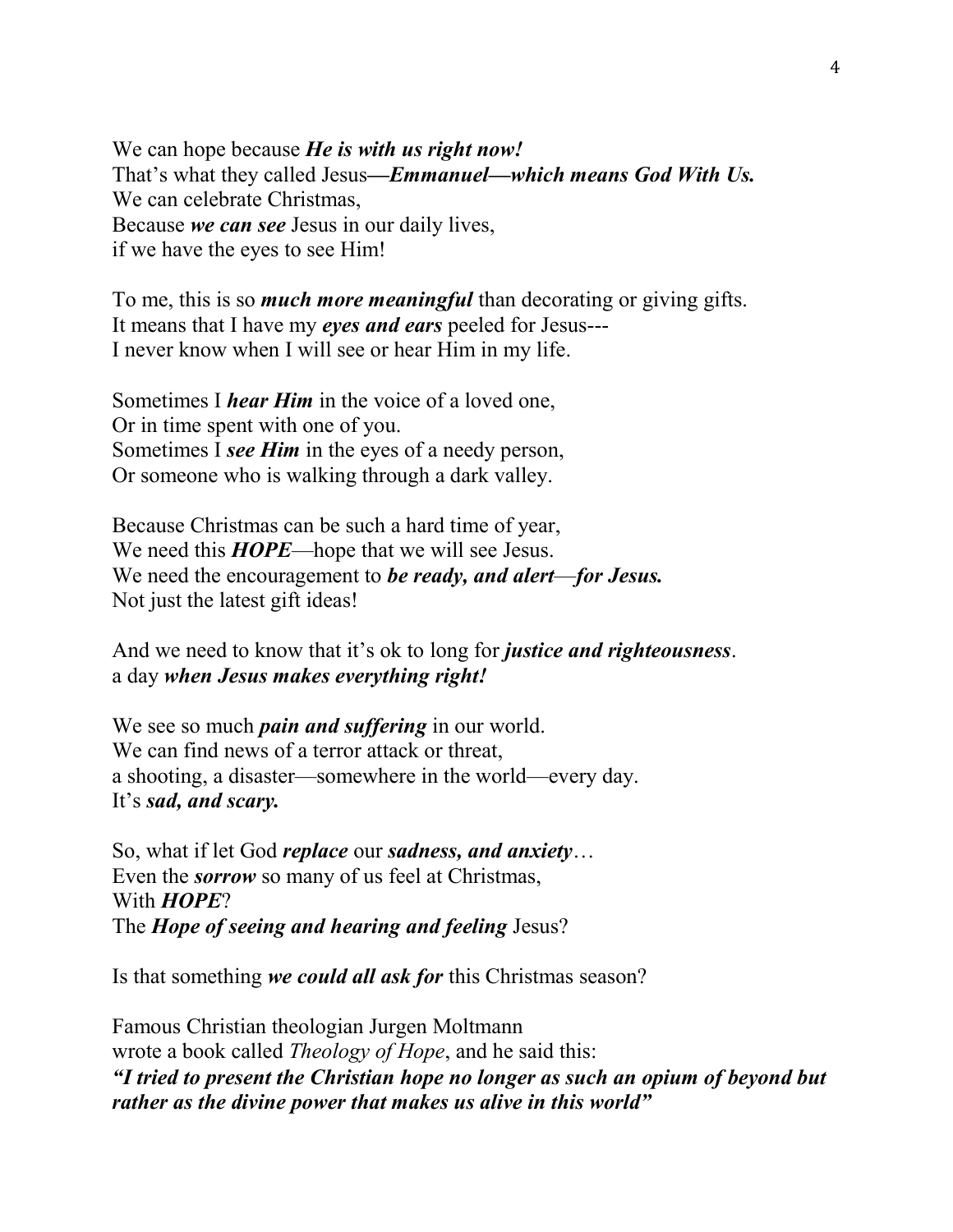Wow.

Christian hope is *the divine power that makes us alive in this world*. The Theology of Hope. Jurgen Moltmann and Elisabeth Moltmann-Wendel, 1st ed (San Francisco: Harper and Row, 1988), pg. 4.

Isn't that great news? *Christmas can be challenging* to say the least. It's all too easy to find ourselves *feeling down*  Because we are surrounded by images of happiness, And singing, and eating, and gifts, But the reality is that *we are suffering in our hearts, our homes, our world…..*

It's *hard to reconcile* the happy songs and cheerful décor With the reality that *life is a mess*---even at Christmas. If you've got relatives like mine, *ESPECIALLY* at Christmas!

And *Jesus knows that.*  Jesus knows *just how much we need a message of HOPE* As we prepare for Christmas.

*As Christians, hope makes us alive,*  And it *helps us follow Jesus*! It reminds us what Christmas is all about.

Isn't it hope that *empowers* us to feed the hungry, and welcome the stranger, and visit the sick or the prisoners, like *Matthew 25* urges us to do before the final judgment?

I read this week, That we are called to live lives of faith, *active waiting in the meantime, because of the One who holds us in the end time.*  Wesley D. Avram, Feasting on the Word, Year C, Vol 1, pg. 22.

*Active waiting. Being ready* to meet *our Hope*— Jesus Christ—now and in the end. Isn't that a *great Advent message?*